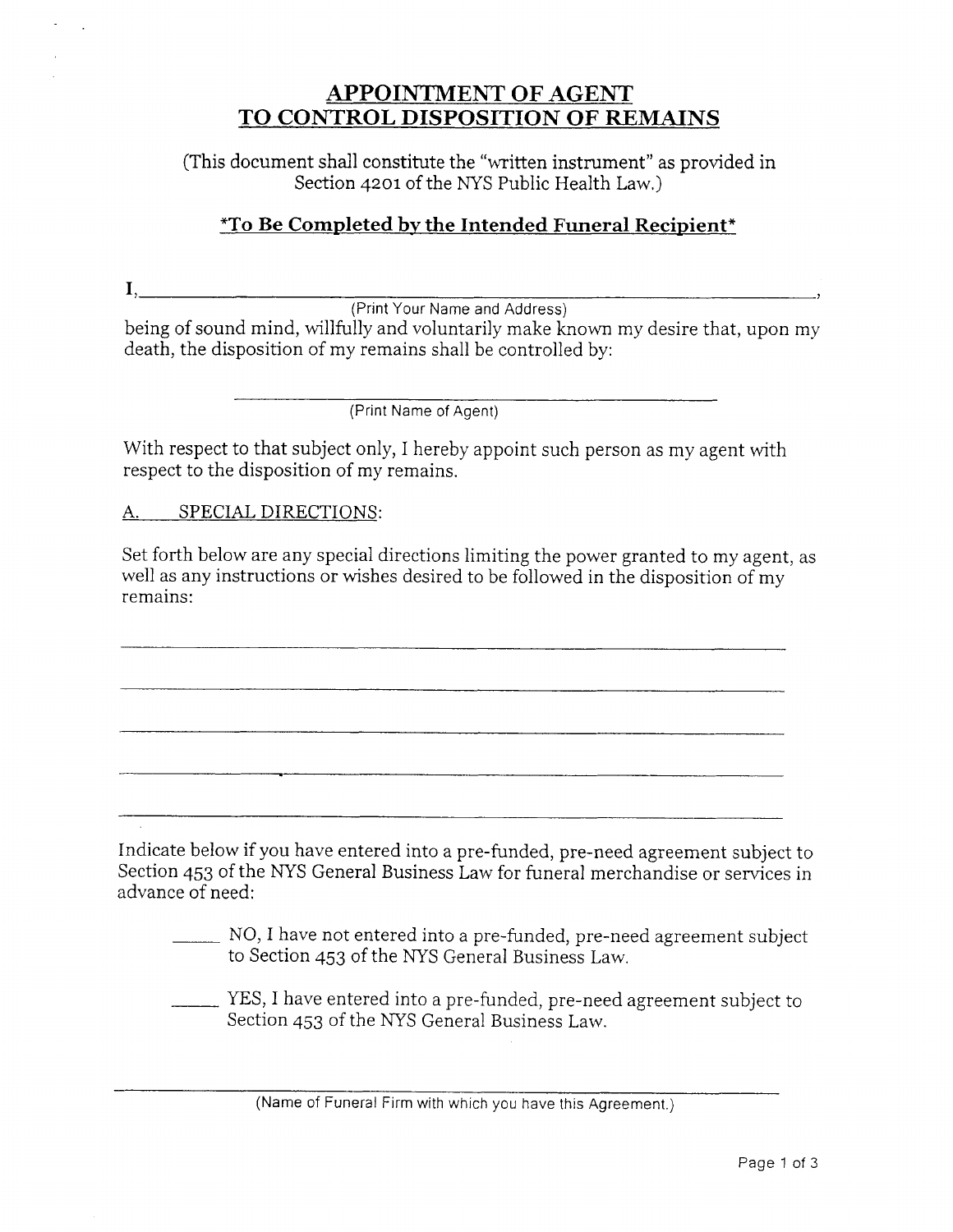### B. AGENT INFORMATION:

Name: Address: Telephone Number(s): C. SUCCESSORS: If my agent dies, resigns, or is unable or unwilling to act, I hereby appoint the following persons (each to act alone and successively, inthe order named) to serve as my agent to control the disposition of my remains as authorized by this document: 1. First Successor: Name: Address: Telephone Number(s): z. Second Successor: Name: Address: Telephone Number(s): D. DURATION: This appointment becomes effective upon my death. E. PRIOR APPOINTMENT REVOKED: I hereby revoke any prior appointment of any person to control the disposition of my remains.

SIGNED this day of

#### (Signature of Person Making the Appointment)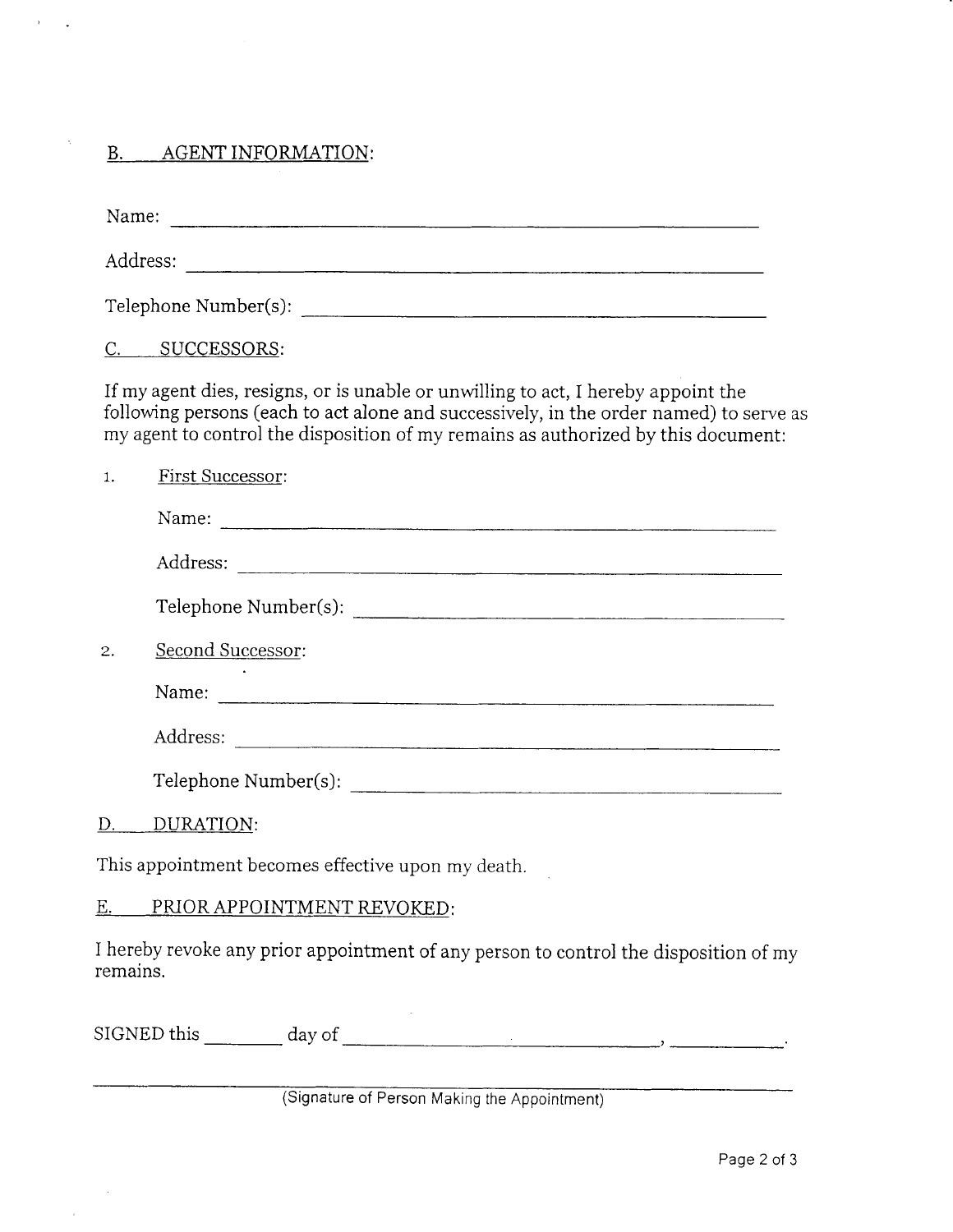### F. STATEMENT BY WITNESS (witness must be 18 or older):

I declare that the person who executed this document is personally known to me and appears to be of sound mind and acting of his or her free will. He/She signed (or asked another to sign for him or her) this document in my presence.

|                  | Address:                                                                                                               |
|------------------|------------------------------------------------------------------------------------------------------------------------|
|                  |                                                                                                                        |
|                  |                                                                                                                        |
|                  |                                                                                                                        |
|                  |                                                                                                                        |
|                  |                                                                                                                        |
|                  |                                                                                                                        |
|                  | Address:                                                                                                               |
|                  | and the control of the control of the control of the control of the control of the control of the control of the       |
|                  |                                                                                                                        |
|                  |                                                                                                                        |
| $G_{\cdot}$      | ACCEPTANCE AND ASSUMPTION BY AGENT:                                                                                    |
|                  |                                                                                                                        |
| $\mathbf{1}$ .   | I have no reason to believe that there has been a revocation of this<br>appointment to control disposition of remains. |
| $\overline{2}$ . | I hereby accept this appointment.                                                                                      |
|                  |                                                                                                                        |
|                  |                                                                                                                        |
|                  |                                                                                                                        |

(Signature of Agent)

 $\bar{\lambda}$